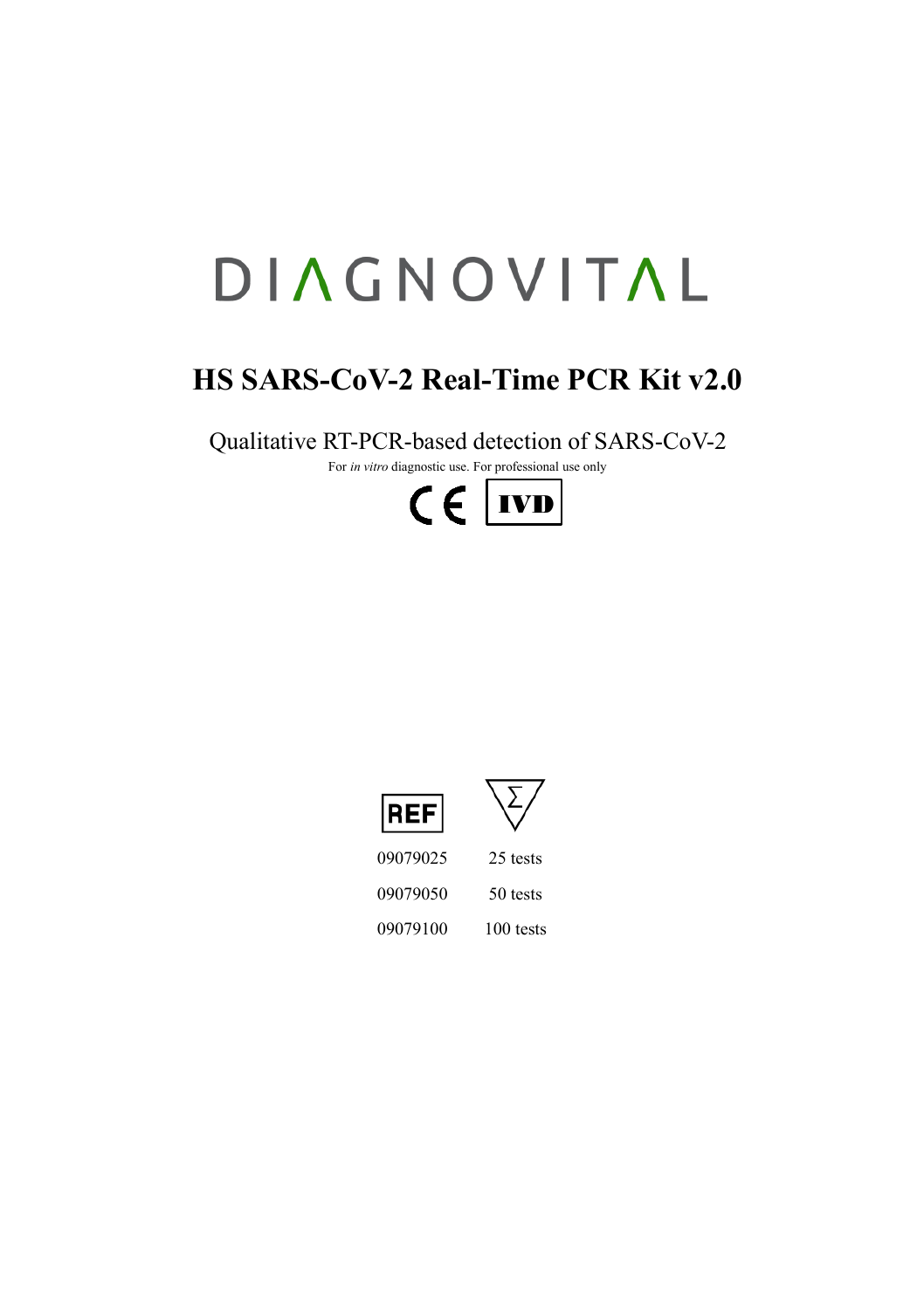# **TABLE OF CONTENTS**

| Analytical sensitivity for NP/ OP Swabs MAGICPREP 2 Fast RNA Extraction Kit (Direct HS RT- |
|--------------------------------------------------------------------------------------------|
|                                                                                            |
|                                                                                            |
|                                                                                            |
|                                                                                            |
|                                                                                            |
|                                                                                            |
|                                                                                            |
|                                                                                            |
|                                                                                            |
|                                                                                            |
|                                                                                            |
|                                                                                            |

<span id="page-1-0"></span>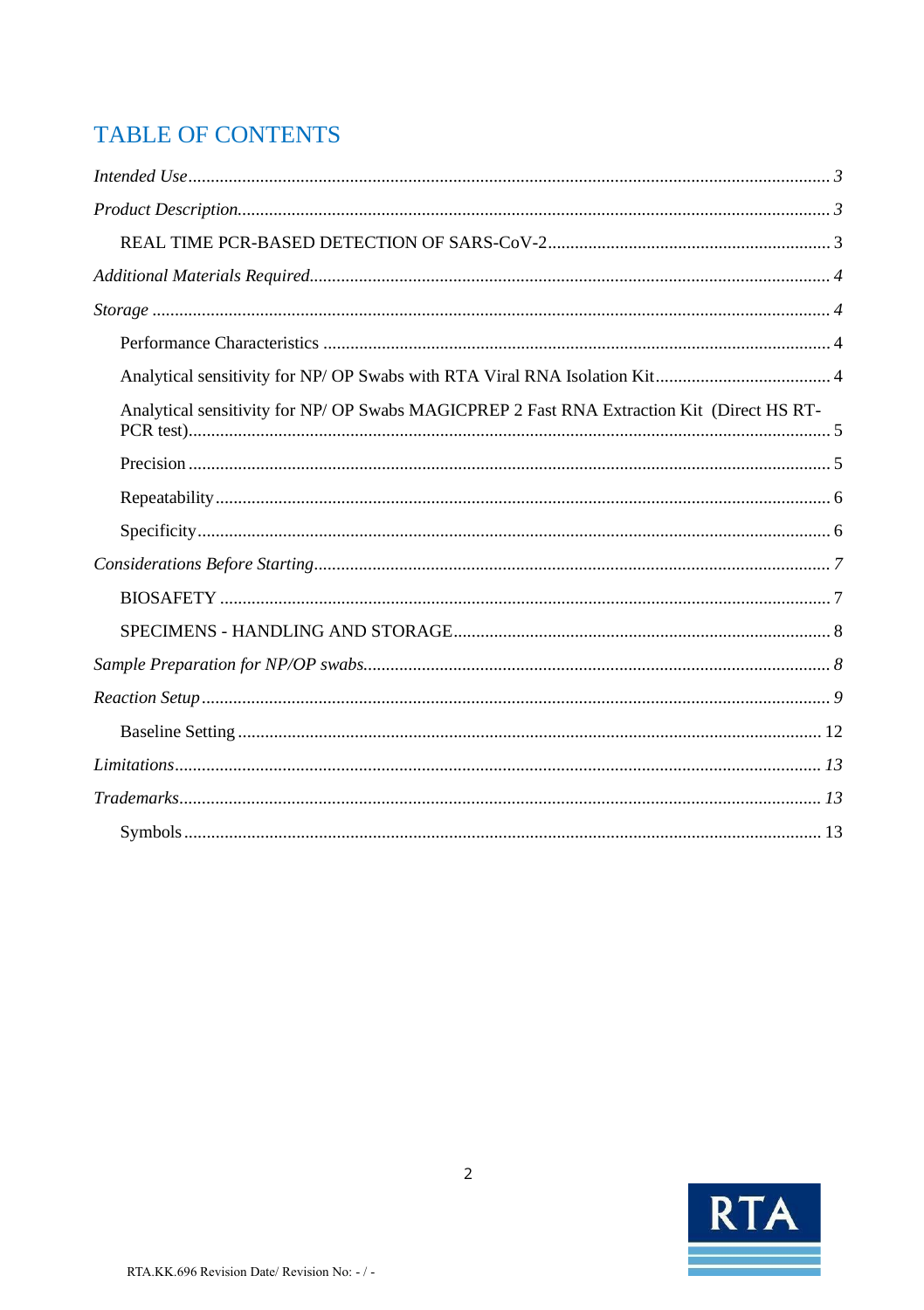# **Intended Use**

This document describes the use of real-time RT-PCR assays intended for the qualitative detection of 2019-Novel Coronavirus (SARS-CoV-2) in respiratory specimens. The SARS-CoV-2 primer and probe sets are designed for the specific detection of SARS-CoV-2.

**DIAGNOVITAL® HS SARS-CoV-2 Real-Time PCR Kit v2.0** is an *in vitro* nucleic acid amplification assay for the qualitative detection of 2019-Novel Coronavirus (SARS-CoV-2) in nasopharyngeal/oropharyngeal swabs, bronchoalveolar lavage (BAL).

The kit follow CDC's and WHO's latest detection guidelines.

# <span id="page-2-0"></span>**Product Description**

**DIAGNOVITAL® HS SARS-CoV-2 Real Time PCR Kit v2.0** is a real-time RT-PCR-based detection system for Severe Acute Respiratory Syndrome Coronavirus 2 (SARS-CoV-2). SARS-CoV-2 is considered a novel human coronavirus that is genetically distinct from the common human coronaviruses (229E, NL63, OC43, HKU1), which cause seasonal acute respiratory illness. It is also genetically distinct from two newer human coronaviruses, MERS-CoV and SARS-CoV.

**DIAGNOVITAL® HS SARS-CoV-2 Real Time PCR Kit v2.0** detects the presence of two different and highly specific gene sequences of SARS-CoV-2: N1 and N2 regions of the Nucleocapsid gene.

**DIAGNOVITAL® HS SARS-CoV-2 Real-Time PCR Kit v2.0** is an in vitro nucleic acid amplification assay for the qualitative detection of 2019-Novel Coronavirus (SARS-CoV-2) in nasopharyngeal/ oropharyngeal swabs, bronchoalveolar lavage (BAL), using BIO-RAD CFX96, Rotor-Gene Q, and QuantStudio 5 Real-time PCR Systems.

Additionally, a non-infectious positive control and an internal control are included. The internal control is needed to ensure RNA extraction, reverse transcription and all reagents involved. DIAGNOVITAL<sup>®</sup> HS SARS-CoV-2 PCR master mix contains primers and probe for the endogenous human target (RNaseP). It is not essential for an additional external DNA or RNA template as extraction control, since the human target is obtained during extraction. The positive control is used to confirm functionality of the assays and overall PCR performance; the negative human extraction control is included to evaluate the quality of the RNA isolation independently from the SARS-CoV-2 assays.

#### <span id="page-2-1"></span>*REAL TIME PCR-BASED DETECTION OF SARS-CoV-2*

The first step in the detection of SARS-CoV-2 is conversion of viral RNA into cDNA. Afterwards, the target sequences unique for SARS-CoV-2 are amplified with and monitored in real time through the use of fluorescentlabeled probes. The fluorophore is released and an increase in fluorescence signal can be observed when the probes incorporate with the newly amplified DNA strands*.*

**DIAGNOVITAL HS SARS-CoV-2 Real Time PCR v2.0** addresses this issue by using 2 different target sequences to minimize the chance of false-negative results caused by an altered target sequence. Due to the intrinsic mutation rate of coronaviruses, it is possible that mutations in the target sequence occur and accumulate over time. This can lead to false-negative results with a PCR-based detection approach.

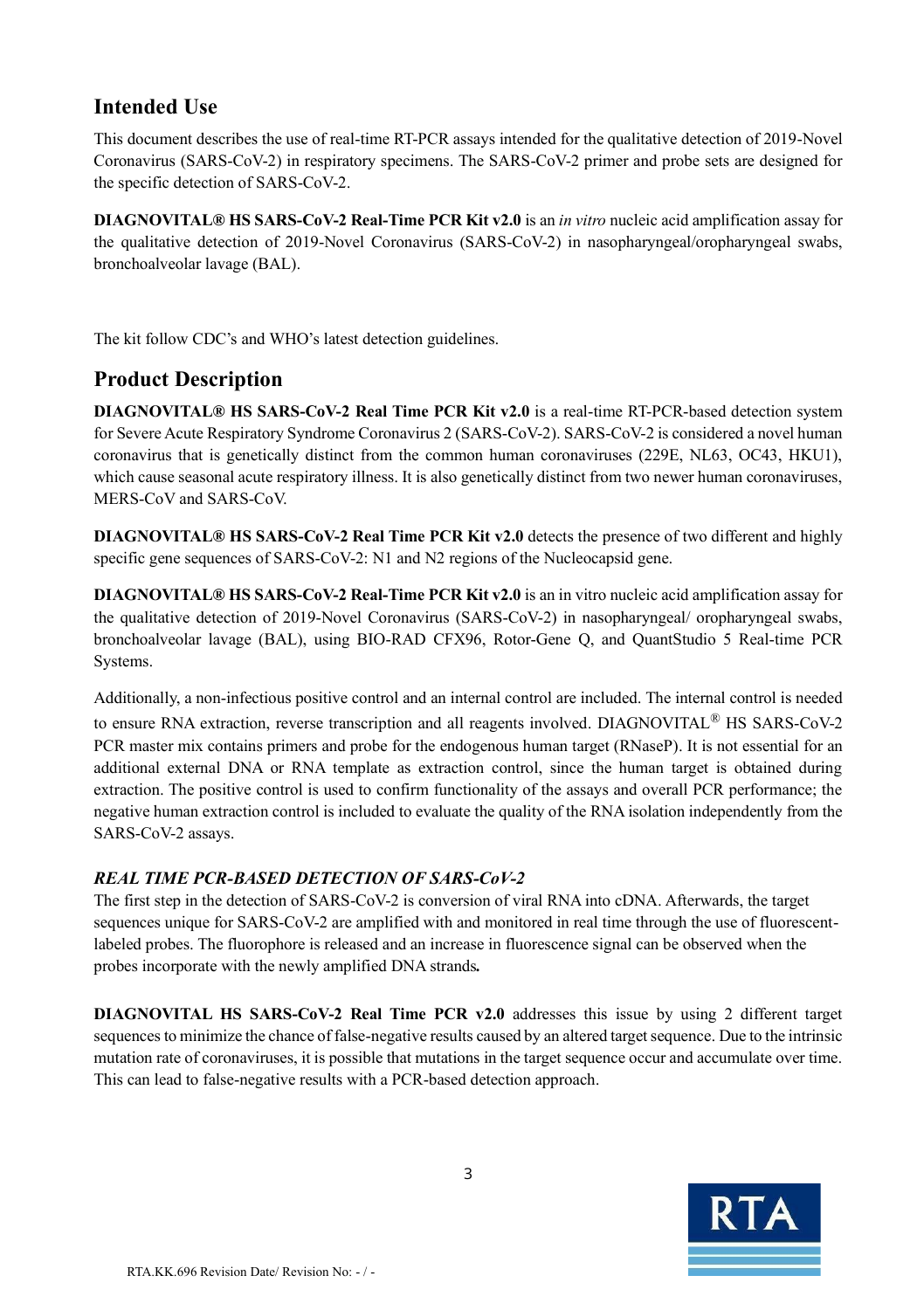If samples are tested negative in one or more assays, additional complementary testing may be required. The original target sequences for SARS-CoV-2 are included as a non-infectious positive control to check the integrity of the detection assays.

# **Materials Provided**

|                | Reagents                        | <b>Quantity and</b><br>Volume<br>$(25 \text{ tests})$ | Quantity and<br><b>Volume</b><br>$(50 \text{ tests})$ | <b>Quantity and</b><br><b>Volume</b><br>$(100 \text{ tests})$ |
|----------------|---------------------------------|-------------------------------------------------------|-------------------------------------------------------|---------------------------------------------------------------|
| 1              | <b>PCR Master Mix</b>           | $1 \times 375$ µl                                     | $1 \times 750$ µl                                     | $1 \times 1500$ µl                                            |
| $\overline{2}$ | Positive Control                | $1 \times 38$ µl                                      | $1 \times 75$ µl                                      | $1 \times 150$ µl                                             |
| $\overline{3}$ | Nuclease-free dH <sub>2</sub> O | $1 \times 38$ µl                                      | $1 \times 75$ µl                                      | $1 \times 150$ µl                                             |

**IMPORTANT!** The table above reflects the standard kit color scheme. Due to supplier issues during the COVID-19 crisis, individual tube cap colors may be substituted due to availability. Always check the labeling of the reagent prior to use.

# <span id="page-3-0"></span>**Additional Materials Required**

- Suitable consumables & equipment for nucleic acid extraction
- Real-time PCR detection system equipped for FAM and HEX detection
- Adjustable pipettes  $&$  fitting filtered pipette tips
- Appropriate personal protective equipment & workspaces for working with potentially infectious samples
- Surface decontaminants such as  $DNAZap^{TM}$  (Life Technologies), DNA Away<sup>TM</sup> (Fisher Scientific), RNAse AwayTM (Fisher Scientific), 10% bleach (1:10 dilution of commercial 5.25-6.0% sodium hypochlorite)
- Nuclease-free tubes / strips / plates to prepare dilutions, master mixes etc.
- Nuclease-free tubes / strips / plates corresponding to the PCR device
- Suitable storage options for reagents and specimen ( $4^{\circ}$ C, - $20^{\circ}$ C, - $70^{\circ}$ C)

#### <span id="page-3-1"></span>**Storage**

- Store all components between -15°C to -25°C and avoid repeated freeze and thaw cycles.
- Protect the qPCR Master mixes from light; prolonged exposure can diminish the performance of the fluorophores.
- If the kit components have been damaged during transport, contact RTA Laboratories. Do not use as performance may be compromised.
- Keep reagents separate from specimens to avoid contamination.
- <span id="page-3-3"></span>• Do not use after the designated expiry date.

# <span id="page-3-2"></span>*Performance Characteristics*

#### *Analytical sensitivity for NP/ OP Swabs with RTA Viral RNA Isolation Kit*

Analytical sensitivity for NP/OP SWABS was analyzed by use of a dilution series of DIAGNOVITAL HS SARS-CoV-2 Target Positive Control (TPC) which concentration is 10<sup>8</sup> . A dilution series of a Target Positive Contro was prepared to give the final concentrations of 300, 100, 30 and 10 copies/ml. Dilutions were extracted by RTA Viral RNA Isolation Kit (Cat No: 09010) according to RTA Viral RNA Isolation Kit Handbook. Each dilution was tested

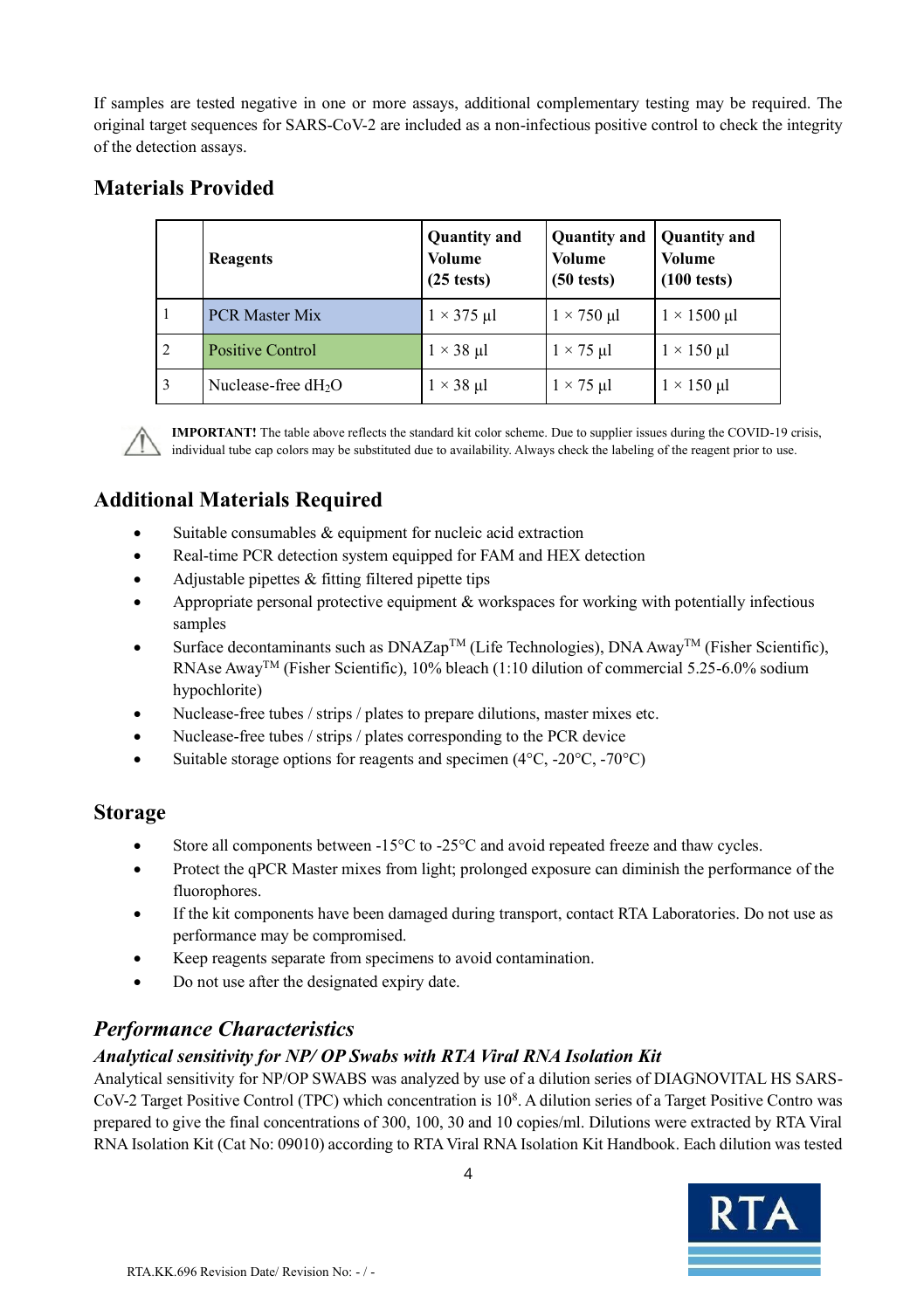in Biorad CFX96 instrument. Lower limit was calculated by probit analysis done by PASW Statistics 18 program. For each genotype/subtype, Limit of Detection (LoD) values and 95% confidence ranges are summarized in Table 1.

| Target gene | Limit of<br><b>Detection</b><br>(copies/ml) | 95% confidence<br>lower limit | 95% confidence<br>upper limit |
|-------------|---------------------------------------------|-------------------------------|-------------------------------|
| $N1+N2$     | 38                                          | 32                            | 53                            |

<span id="page-4-0"></span>**Table 1:** *DIAGNOVITAL® HS SARS-CoV-2 PCR Kit v2.0 with RTA Viral RNA Isolation Kit - Limit of Detection (LoD) values 95% confidence ranges*

#### *Analytical sensitivity for* **NP/ OP Swabs MAGICPREP 2 Fast RNA Extraction Kit** *(Direct HS RT-PCR test)*

Analytical sensitivity for NP/ OP swabs was analyzed by use of a dilution series of SeraCare Reference Samples (AccuPlex SARS-CoV-2 Reference Material Kit, Cat: 0505-0126). A dilution series of SeraCare Reference samples was prepared to give the final concentrations of 2500, 1750, 875, 312.5, 156.25 and 78.125 copies/ml in QuantStudio 5 Real-time PCR Systems. Dilutions were extracted by MAGICPREP 2 Fast RNA Extraction Kit. Firstly, each dilution was tested in 5 replicates. Then 156,25 was tested in 20 replicates. Limit of Detection (LoD) value were determined to be at  $156.25$  cp/ $\mu$ l. The results can be found in the table below.

| Target gene | Limit of<br>95% confidence<br><b>Detection</b><br>lower limit<br>(copies/ml) |     | 95% confidence<br>upper limit |  |
|-------------|------------------------------------------------------------------------------|-----|-------------------------------|--|
| $N1+N2$     | 206                                                                          | 164 | 376                           |  |

<span id="page-4-1"></span>**Table 2:** *DIAGNOVITAL® HS SARS-CoV-2 PCR Kit v2.0 with MAGICPREP 2 Fast RNA Extraction Kit - Limit of Detection (LoD) values 95% confidence ranges*

#### *Precision*

To determine the precision, which is the repeated testing of the same sample to get similar results, we have used contrived samples with 3xLoD which corresponds to ~120 copies /ml using Seracare AccuPlex SARS-CoV-2 Positive Reference samples which have a concentration of 5000 copies/ml. Samples were processed as 15 replicates and were extracted by RTA Viral RNA Isolation Kit (Cat No: 09010) according to RTA Viral RNA Isolation Kit Handbook. In addition, 15 replicates of Seracare AccuPlex SARS-CoV-2 Negative Reference samples were also included in the study. It was concluded that repeated positive samples corresponding to 3xLoD, which is ~120 copies/ml produced similar results. Also, all negative reference samples gave negative results. Results were summarized in Table 3.

|                      | <b>Mean</b> | Std.<br><b>Deviation</b> | <b>Variance</b> | Coefficient<br>of variation<br>$($ %) |
|----------------------|-------------|--------------------------|-----------------|---------------------------------------|
| 120 copies/ ml (FAM) | 36.82       | 0.31                     | 0.10            | 0.93                                  |

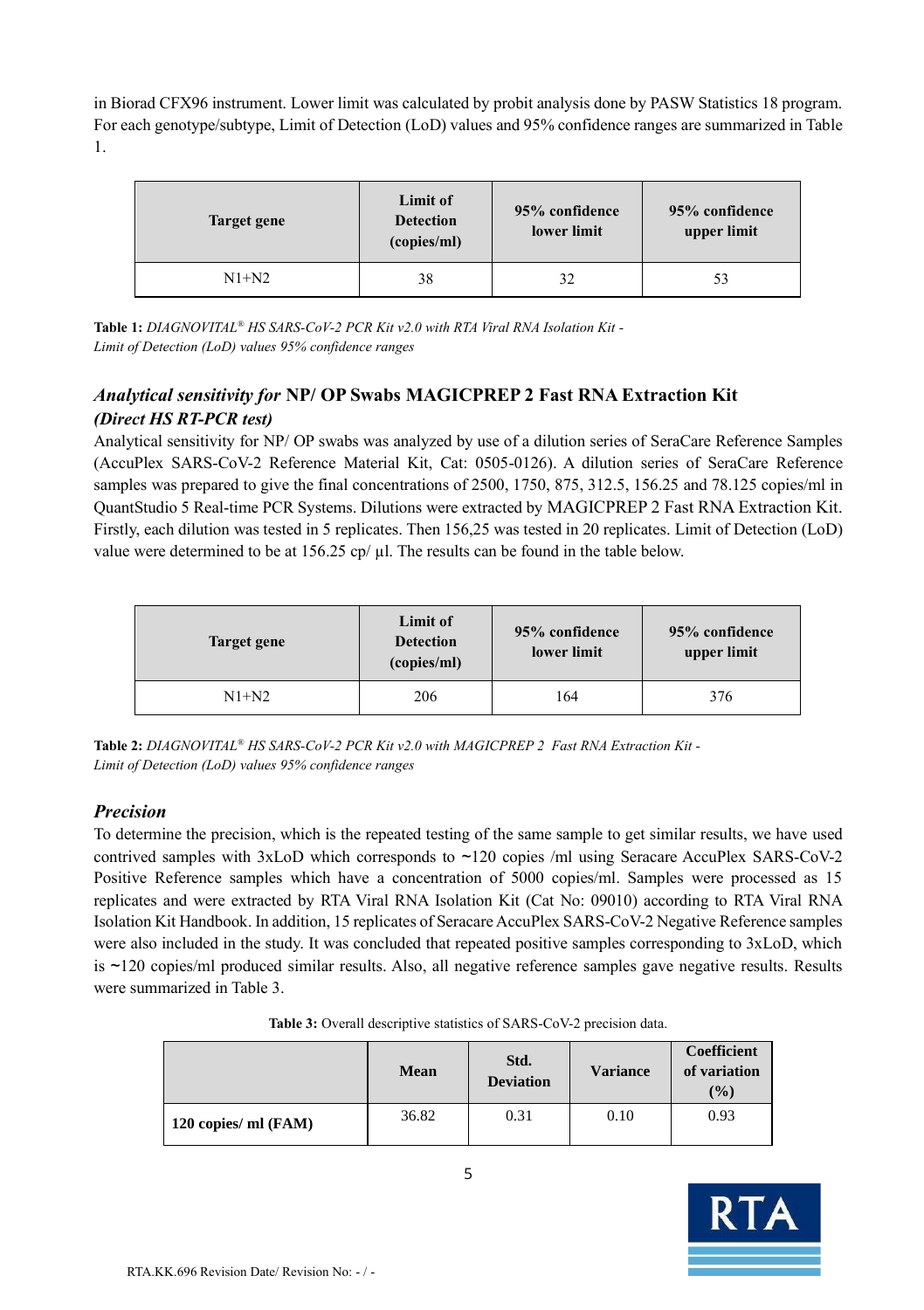| 120 copies/ ml (HEX)  | 33.55 | 0.37 | 0.14 | 1.11 |
|-----------------------|-------|------|------|------|
| <b>Negative (FAM)</b> | N/A   | N/A  | N/A  | N/A  |
| <b>Negative (HEX)</b> | 33.40 | 0.58 | 0.34 | 1.74 |

#### <span id="page-5-0"></span>*Repeatability*

The repeatability of **DIAGNOVITAL HS SARS-CoV-2 Real Time PCR Kit v2.0** has been assessed using a low positive (3xLoD) sample which corresponds to ~120 copies /ml in 20 replicates. The sample was extracted by RTA Viral RNA Isolation Kit (Cat No: 09010) according to RTA Viral RNA Isolation Kit Handbook. PCR reactions were setup by DIAGNOVITAL HS SARS-CoV-2 Real Time PCR Kit v2.0 according to DIAGNOVITAL HS SARS-CoV-2 Real Time PCR Kit v2.0 Handbook. BIO-RAD CFX96-Touch Real-Time PCR Detection System was used for amplification, detection and analysis. Descriptive statistics were analyzed by IBM SPSS Statistics program. Coefficient of variation (%) was calculated by the following formula: standard deviation\*100/mean.

**Table 4**: Descriptive statistics of DIAGNOVITAL HS SARS-CoV-2 v2.0 repeatability data

| <b>Descriptive Statistics</b>                                                                   |    |        |      |      |      |  |  |  |
|-------------------------------------------------------------------------------------------------|----|--------|------|------|------|--|--|--|
| <b>Coefficient of</b><br>N<br><b>Std. Deviation</b><br><b>Variance</b><br>Mean<br>Variation (%) |    |        |      |      |      |  |  |  |
| <b>FAM</b>                                                                                      | 21 | 36,996 | 0.45 | 0.20 | 1,28 |  |  |  |
| <b>HEX</b>                                                                                      | 21 | 31     |      | 18   | 14   |  |  |  |

#### <span id="page-5-1"></span>*Specificity*

SARS-CoV-2 RNA negative clinical specimens were analyzed to determine the specificity of DIAGNOVITAL<sup>®</sup> HS SARS-CoV-2 Real Time PCR Kit v2.0. 27 SARS-CoV-2 RNA negative clinical oropharyngeal swab specimens and 77 SARS-CoV-2 RNA negative clinical nasopharyngeal swab specimens and 31 bronchoalveolar lavage specimens were used. None of the 135 SARS-CoV-2 negative clinical specimens yielded positive test results for SARS-CoV-2. Diagnostic specificity of DIAGNOVITAL® HS SARS-CoV-2 Real Time PCR Kit v2.0 is 100 %. All of the Internal Controls (RNAseP) have been tested positive.

**Table 5:** Oropharyngeal swab descriptive statistics of SARS-CoV-2 diagnostic specificity data.

| <b>Descriptive Statistics</b> |            |    |           |                       |                 |                                        |  |
|-------------------------------|------------|----|-----------|-----------------------|-----------------|----------------------------------------|--|
| Oropharyngeal                 |            | N  | Mean      | <b>Std. Deviation</b> | <b>Variance</b> | <b>Coefficient of</b><br>Variation (%) |  |
| Swab                          | <b>FAM</b> | 27 | <b>NA</b> | NA                    | NA              | <b>NA</b>                              |  |
|                               | <b>HEX</b> | 27 | 28.43185  | 1.49378               | 2.231378        | 5.253896                               |  |

**Table 6:** Nasopharyngeal swab descriptive statistics of SARS-CoV-2 diagnostic specificity data.

#### **Descriptive Statistics**

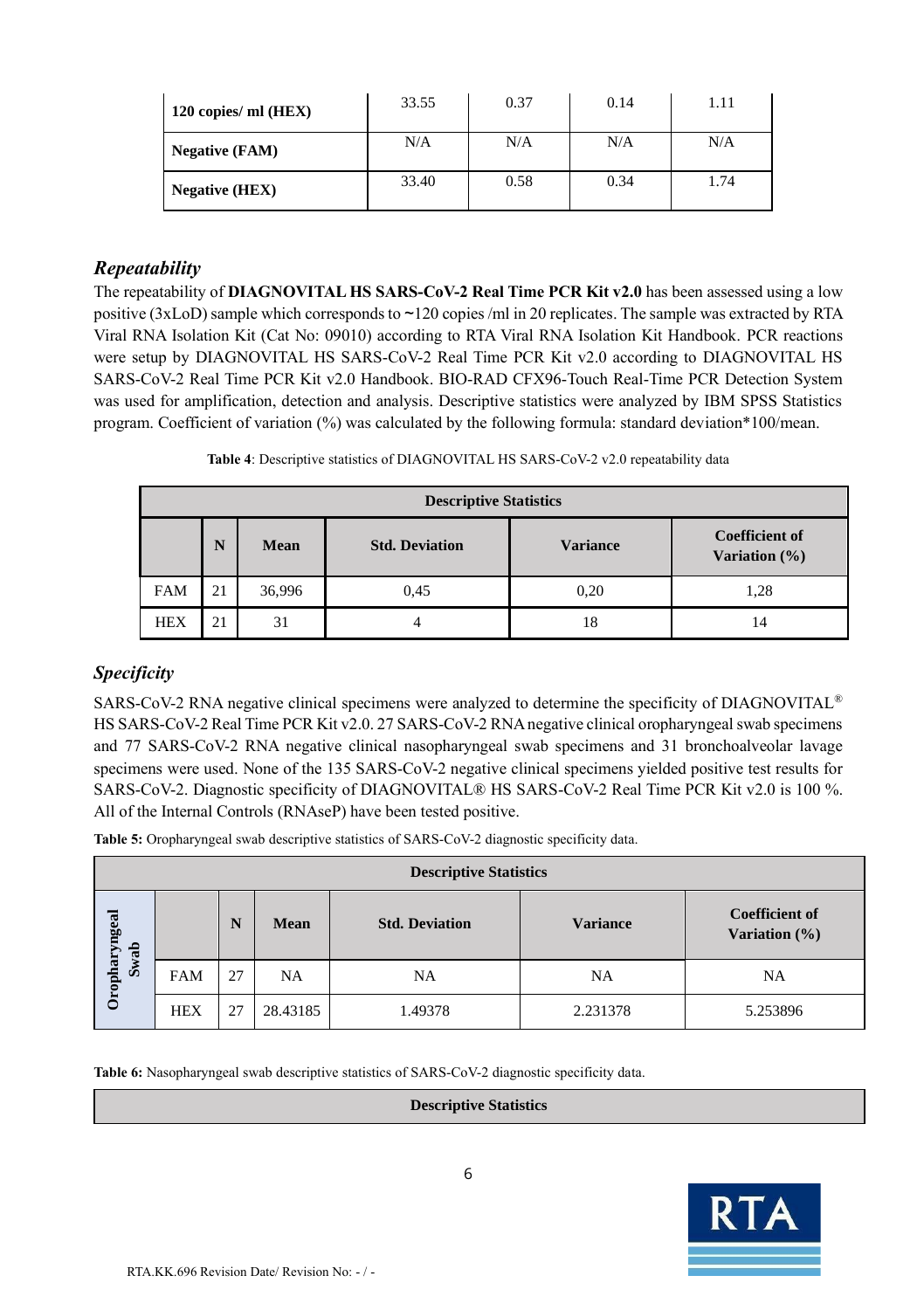| wab                 |            | N  | <b>Mean</b> | <b>Std. Deviation</b> | <b>Variance</b> | <b>Coefficient of</b><br>Variation $(\% )$ |
|---------------------|------------|----|-------------|-----------------------|-----------------|--------------------------------------------|
| Nasopharyngeal<br>Ō | <b>FAM</b> | 77 | NA          | NA                    | NA              | NA                                         |
|                     | <b>HEX</b> | 77 | 29.273      | 1.321                 | 1.745           | 4.513                                      |

| <b>Descriptive Statistics</b> |            |    |             |                       |                 |                                            |  |  |
|-------------------------------|------------|----|-------------|-----------------------|-----------------|--------------------------------------------|--|--|
| Bronchoalveolar               |            | N  | <b>Mean</b> | <b>Std. Deviation</b> | <b>Variance</b> | <b>Coefficient of</b><br>Variation $(\% )$ |  |  |
| Lavage                        | <b>FAM</b> | 31 | <b>NA</b>   | NA                    | NA              | NA                                         |  |  |
|                               | <b>HEX</b> | 31 | 26.028      | 1.218                 | 1.484           | 4.681                                      |  |  |

#### **Cross-reactivity**

To examine the specificity of an assay, cross-reactivity studies should be performed for potential cross-reactive markers. In this study, the specificity of the assay was evaluated by testing 20 reference organisms. **DIAGNOVITAL® HS SARS-CoV-2 Real Time PCR Kit v2.0** did not show any cross-reactivity with other potential cross-reactive markers given in Table 8 below:

| Nasopharyngeal  |                 |                     | N  | Mean                                       | <b>Std. Deviation</b>                                                                                                     | <b>Variance</b>                                                                                   | Coefficier<br><b>Variation</b> |
|-----------------|-----------------|---------------------|----|--------------------------------------------|---------------------------------------------------------------------------------------------------------------------------|---------------------------------------------------------------------------------------------------|--------------------------------|
|                 | Swal            | <b>FAM</b>          | 77 | NA                                         | NA                                                                                                                        | NA                                                                                                | NA.                            |
|                 |                 | HEX                 | 77 | 29.273                                     | 1.321                                                                                                                     | 1.745                                                                                             | 4.513                          |
|                 |                 |                     |    |                                            |                                                                                                                           |                                                                                                   |                                |
|                 |                 |                     |    |                                            |                                                                                                                           | Table 7: Bronchoalveolar lavage descriptive statistics of SARS-CoV-2 diagnostic specificity data. |                                |
|                 |                 |                     |    |                                            | <b>Descriptive Statistics</b>                                                                                             |                                                                                                   |                                |
| Bronchoalveolar | Lavage          |                     | N  | Mean                                       | <b>Std. Deviation</b>                                                                                                     | <b>Variance</b>                                                                                   | Coefficient<br>Variation (9    |
|                 |                 | <b>FAM</b>          | 31 | NA                                         | <b>NA</b>                                                                                                                 | <b>NA</b>                                                                                         | NA.                            |
|                 |                 | HEX                 | 31 | 26.028                                     | 1.218                                                                                                                     | 1.484                                                                                             | 4.681                          |
|                 |                 |                     |    |                                            | potential cross-reactive markers given in Table 8 below:<br>Table 8: Potential cross-reactive markers tested in the study | DIAGNOVITAL® HS SARS-CoV-2 Real Time PCR Kit v2.0 did not show any cross-reactivity wit           |                                |
|                 | Sample          |                     |    | Source                                     |                                                                                                                           | Sample                                                                                            | Source                         |
|                 |                 | Human Adenovirus    |    |                                            | NIBSC (Cat. No: 16/324)                                                                                                   | Parainfluenza 3                                                                                   | ATCC VR-93                     |
|                 |                 | Parainfluenza virus |    | ATCC VR-93                                 |                                                                                                                           | Parainfluenza 4                                                                                   | ATCC VR-579                    |
|                 | Influenza A     |                     |    | ATCC VR-95                                 |                                                                                                                           | Human Metapneumovirus (hMPV)                                                                      | ATCC VR-3250SD                 |
|                 |                 | Influenza A H5N1    |    | <b>ATCC VR-1609</b>                        |                                                                                                                           | Human Enterovirus V71                                                                             | <b>ATCC VR-1432</b>            |
|                 |                 | Influenza A H1N1    |    | <b>ATCC VR-1672</b>                        |                                                                                                                           | Human respiratory syncytial virus                                                                 | ATCC VR-154                    |
|                 |                 | Influenza A H3N2    |    | ATCC VR-822                                |                                                                                                                           | Human Coronavirus NL63                                                                            | ATCC VR-3263SD                 |
|                 |                 | Influenza A H7N7    |    | ATCC VR-1641                               |                                                                                                                           | Human Coronavirus HKU1                                                                            | ATCC VR-3262SD                 |
|                 | Influenza B     |                     |    | ATCC VR-101                                |                                                                                                                           | Human Coronavirus 229E                                                                            | ATCC VR-740                    |
|                 | Parainfluenza 1 |                     |    | ATCC VR-94                                 |                                                                                                                           | Betacoronavirus 1 OC43                                                                            | ATCC VR-1558D                  |
|                 | Parainfluenza 2 |                     |    | ATCC VR-92                                 |                                                                                                                           | <b>MERS</b> Coronavirus                                                                           | ATCC VR-3248SD                 |
|                 |                 | <b>BIOSAFETY</b>    |    | <b>Considerations Before Starting</b>      | when working with clinical specimen(s).                                                                                   | Wear appropriate personal protective equipment (e.g. gowns, powder-free gloves, eye protecti      |                                |
|                 |                 |                     |    |                                            | 7                                                                                                                         |                                                                                                   | <b>RTA</b>                     |
|                 |                 |                     |    | RTA.KK.696 Revision Date/ Revision No: -/- |                                                                                                                           |                                                                                                   |                                |

| Sample                            | Source              |
|-----------------------------------|---------------------|
| Parainfluenza 3                   | <b>ATCC VR-93</b>   |
| Parainfluenza 4                   | ATCC VR-579         |
| Human Metapneumovirus (hMPV)      | ATCC VR-3250SD      |
| Human Enterovirus V71             | <b>ATCC VR-1432</b> |
| Human respiratory syncytial virus | ATCC VR-154         |
| Human Coronavirus NL63            | ATCC VR-3263SD      |
| Human Coronavirus HKU1            | ATCC VR-3262SD      |
| Human Coronavirus 229E            | ATCC VR-740         |
| Betacoronavirus 1 OC43            | ATCC VR-1558D       |
| <b>MERS</b> Coronavirus           | ATCC VR-3248SD      |

# <span id="page-6-0"></span>**Considerations Before Starting**

#### <span id="page-6-1"></span>*BIOSAFETY*

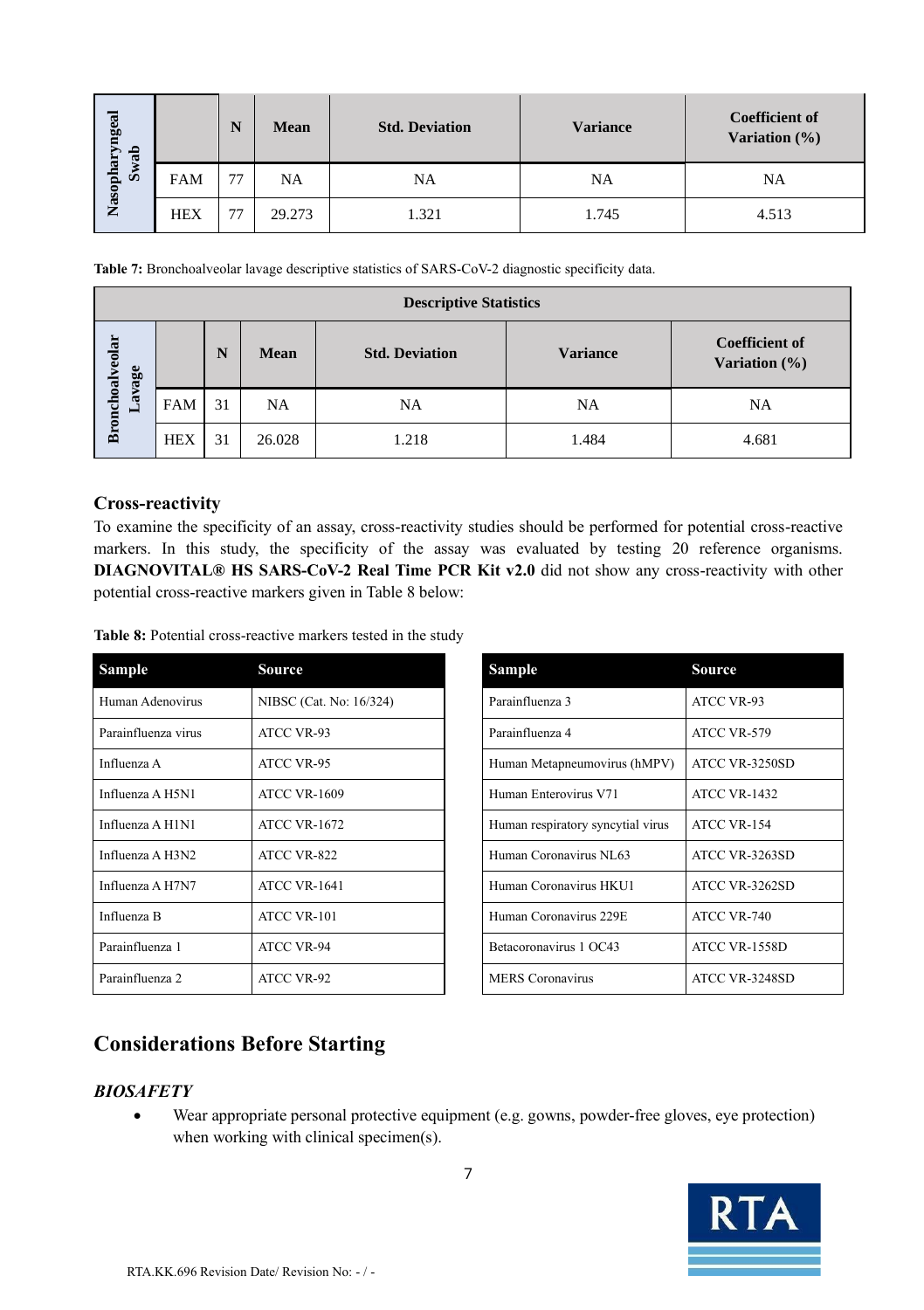- Specimen processing should be performed in a certified class II biological safety cabinets (BSCs) following biosafety level 2 or higher guidelines.
- For more information, refer to: Interim Guidelines for Collecting, Handling, and Testing Clinical Specimens from Patients Under Investigation (PUIs) for 2019 Novel Coronavirus (SARS-CoV-2) <https://www.cdc.gov/coronavirus/2019-nCoV/lab/guidelines-clinical-specimens.html>
- Biosafety in Microbiological and Biomedical Laboratories 6th Edition available at <http://www.cdc.gov/biosafety/publications>
- The use of **DIAGNOVITAL® HS SARS-CoV-2 v2.0** is restricted to trained laboratory personnel only.

# **SPECIMENS**

Only use appropriate specimens for testing, such as:

- Specimens including nasopharyngeal/oropharyngeal swabs, bronchoalveolar lavage.
- Swab specimens should be collected only on swabs with a synthetic tip (such as polyester or Dacron®) with plastic shafts. Swabs with calcium alginate or cotton tips with wooden shafts are not acceptable.

#### <span id="page-7-0"></span>*SPECIMENS - HANDLING AND STORAGE*

- Specimens can be stored between 2°C to 8°C for up to 72 hours after collection.
- If a delay in extraction is expected, store specimens at -20 °C or lower.
- Extracted nucleic acids should be stored at  $-20^{\circ}$ C or lower.

#### Do not use specimens if:

- they were not kept at  $2-4$ °C ( $\leq$  4 days) or frozen at  $-20$ °C or below.
- they are insufficiently labelled or lack documentation.
- it is not a suitable specimen for this purpose (see above for suitable sample material).
- the specimen volume is insufficient.

# <span id="page-7-1"></span>**Sample Preparation for NP/OP swabs**

- The performance of RT-PCR assays strongly depends on the amount and quality of sample template RNA. It is strongly recommended to qualify and validate RNA extraction procedures for recovery and purity before testing specimens.
- *Suitable nucleic acid extraction systems* successfully used in combination with **DIAGNOVITAL DETECTION KITS** include: RTA Viral RNA Isolation Kit, bioMérieux NucliSens® systems, QIAamp® Viral RNA Mini Kit, QIAamp® MinElute Virus Spin Kit or RNeasy® Mini Kit (QIAGEN), EZ1 DSP Virus Kit (QIAGEN), Roche MagNA Pure Compact RNA Isolation Kit, Roche MagNA Pure Compact Nucleic Acid Isolation Kit, and Roche MagNA Pure 96 DNA and Viral NA Small Volume Kit, Invitrogen ChargeSwitch® Total RNA Cell Kit, Tianlong Generotex96 automatic nucleic acid extractor, Zinext ZiExpress-32 Automated Nucleic Acid Purification Instrument.
- DIAGNOVITAL® HS SARS-CoV-2 Real Time PCR Kit v2.0 is also validated with DIAGNOVITAL® MAGICPREP 2Fast RNA Isolation Kit. In case of using MAGICPREP 2, there is no need for RNA Isolation process.
- *Compatible Real Time PCR systems*: Roche LightCycler 480, Roche LightCycler 96, Qiagen Rotor Gene Q, Qiagen Rotor Gene Series, Corbett Realtime PCR, BMS Mic, Biorad CFX Connect, Biorad CFX96, Biorad CFX Touch, Applied Biosystem ABI 7500, Applied Biosystem ABI 7500 Fast, Applied Biosystem ABI StepOne, Applied Biosystem ABI StepOne Plus, Thermo Scientific Quant Studio 5,

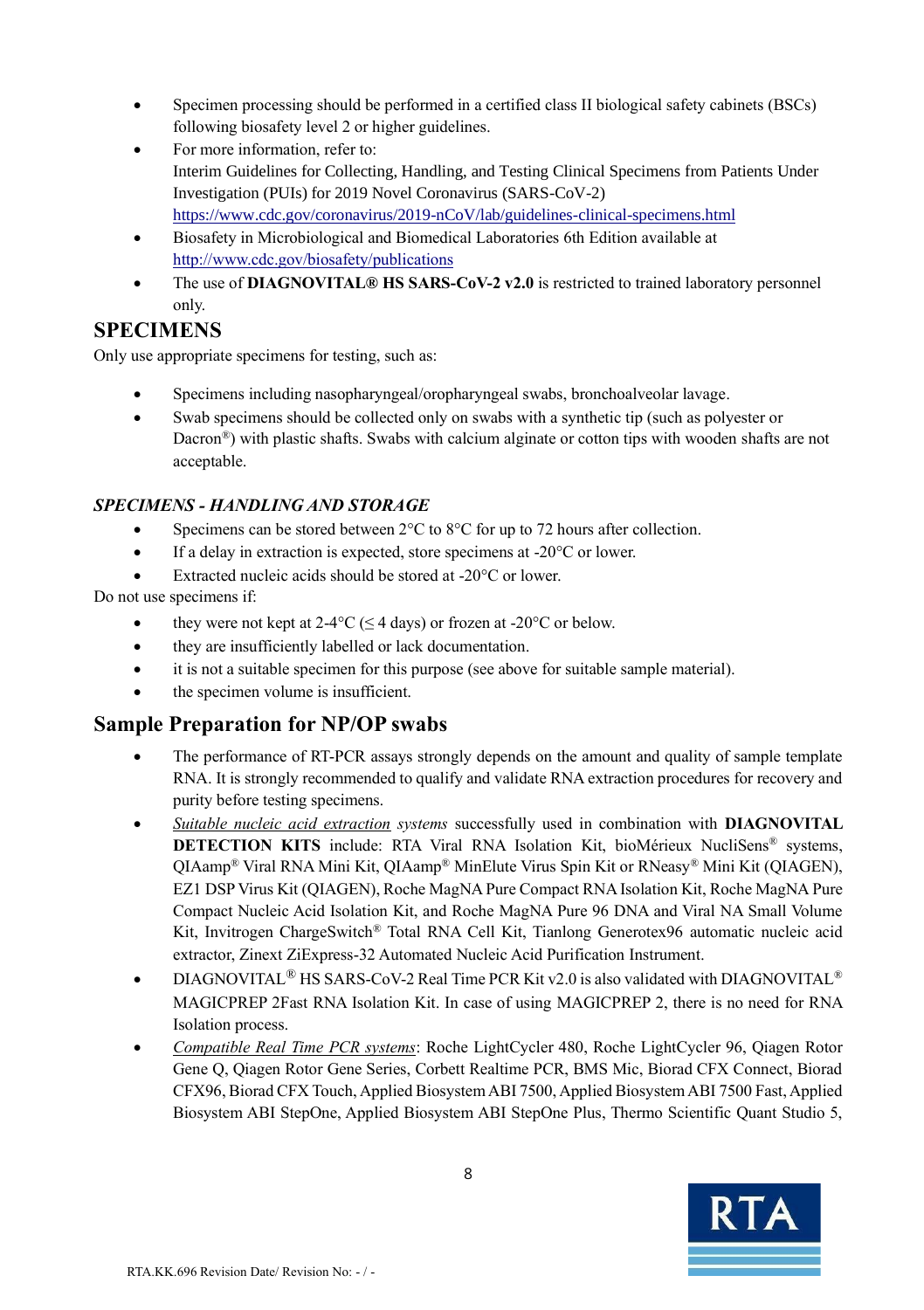Slan Realtime PCR, Tianlog Gentier 96E, Tianlong Gentier 96R, Stratagene Mx3500p, Azure Biosystems™ Cielo™ 3 and 6 real-time PCR Systems.

- Store and keep residual specimens and extracted nucleic acids at -20°C/ -80°C.
- Only thaw the number of specimen extracts that will be tested in a single day.
- Do not freeze/thaw extracts more than once before testing as each freeze/thaw cycle will decrease the RNA quality.
- It may be possible to use patient samples directly, depending on the sample type. However, this may require a prior lysis step and titration of the amount on sample that can be used without inhibiting the reaction.

#### <span id="page-8-0"></span>**Reaction Setup**

- 1. Ensure all necessary equipment(s) and devices are suitable, calibrated and functional before starting the experiments.
- 2. Decontaminate equipment(s) and workspace(s) and prepare everything needed for the following experiment to keep workflow short and reproducible.
- 3. Switch on the PCR detection system and program to avoid delays after setting up the reactions.
- 4. Thaw all components of **DIAGNOVITAL® HS SARS-CoV-2 Real Timer PCR Kit v2.0** on ice and mix gently, but thoroughly to ensure even distribution of components. Collect liquid at the bottom of the tube with a quick spin (via microcentrifuge).
- 5. The **PCR Master Mix** provided with **DIAGNOVITAL® HS SARS-CoV-2 Real-Time PCR Kit v2.0** is ready to use. One reaction will be prepared for each sample. A separate reaction should be prepared for Negative Control (NTC) and Positive Control (PC).

| Component                                        | Volume<br>$(\mu l)$ |
|--------------------------------------------------|---------------------|
| <b>PCR Master Mix</b>                            | 15                  |
| RNA Isolate/ MAGICPREP 2 Swab extract/<br>PC/NTC |                     |
| Total                                            | 20                  |

6. Distribute 15 µl PCR Master Mix to your strips/plate and add 5 µl your samples. (An example setup is given in **Fig.1**)

|              | 1              | $\mathbf{2}$    | 3               | $\overline{4}$  | 5   | 6   | 7               | 8               | 9               | 10  | 11  | 12  |
|--------------|----------------|-----------------|-----------------|-----------------|-----|-----|-----------------|-----------------|-----------------|-----|-----|-----|
| A            | S1             | S <sub>9</sub>  | S17             | S <sub>25</sub> | S33 | S41 | S49             | S <sub>57</sub> | S <sub>65</sub> | S73 | S81 | PC. |
| B            | S <sub>2</sub> | S <sub>10</sub> | S18             | S <sub>26</sub> | S34 | S42 | S <sub>50</sub> | S58             | S66             | S74 | S82 | S89 |
| $\mathbf{C}$ | S <sub>3</sub> | <b>S11</b>      | S19             | S <sub>27</sub> | S35 | S43 | S51             | S59             | S <sub>67</sub> | S75 | S83 | S90 |
| D            | S4             | S <sub>12</sub> | S <sub>20</sub> | S <sub>28</sub> | S36 | S44 | S <sub>52</sub> | S60             | S68             | S76 | S84 | S91 |

9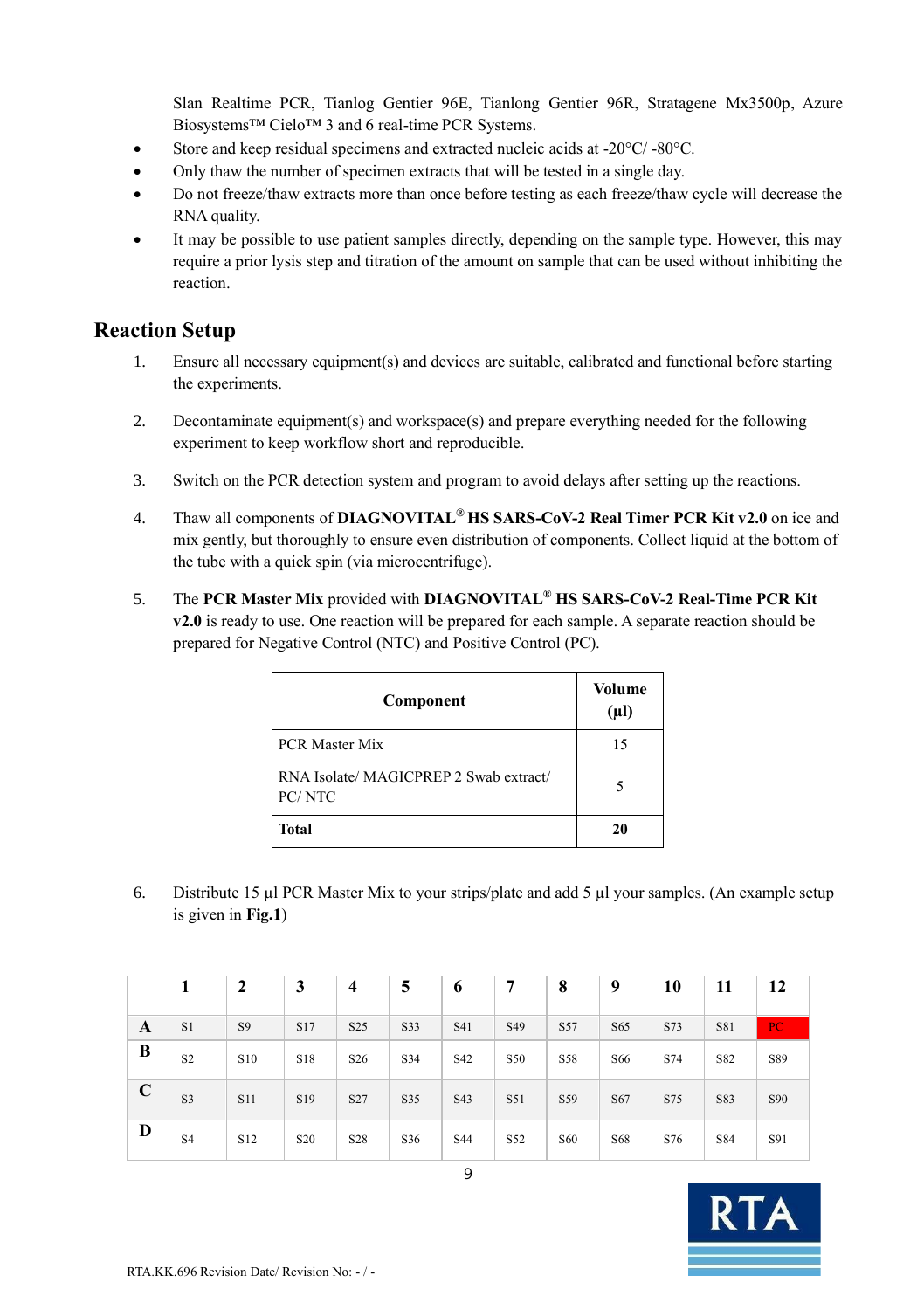| E           | S5             | S13 | S21              | S29 | S37             | S45             | S53             | S61 | S69 | S77 | S85        | S92        |
|-------------|----------------|-----|------------------|-----|-----------------|-----------------|-----------------|-----|-----|-----|------------|------------|
| $\mathbf F$ | S <sub>6</sub> | S14 | S <sub>22</sub>  | S30 | S38             | S <sub>46</sub> | S54             | S62 | S70 | S78 | S86        | S93        |
| G           | S7             | S15 | S <sub>2</sub> 3 | S31 | S39             | S47             | S55             | S63 | S71 | S79 | S87        | S94        |
| $\bf{H}$    | S8             | S16 | S <sub>24</sub>  | S32 | S <sub>40</sub> | S48             | S <sub>56</sub> | S64 | S72 | S80 | <b>S88</b> | <b>NTC</b> |

*Figure 1:* Example pipetting scheme for the distribution of master mixes with the individual assay mixes

7. Transfer the reactions to the PCR device, then proceed according to these guidelines:

| <b>Step</b>           | Cycles | Temperature            | <b>Duration</b> |
|-----------------------|--------|------------------------|-----------------|
| Reverse Transcription |        | $45^{\circ}$ C         | 10 minutes      |
| Initial Denaturation  |        | $95^{\circ}$ C         | 2 minutes       |
|                       |        | $95^{\circ}$ C         | 3 seconds       |
| Amplification         | 40     | $60^{\circ}C^{*}$<br>ত | 10 seconds      |

\* Enable Data Collection for **FAM** and **HEX**.

8. Once the run is finished, do not open the reaction tubes to avoid contamination and discard according to local guidelines and regulations. Do not autoclave as this may contaminate laboratory equipment with amplicons.

## **Analysis & Troubleshooting**

#### **EXEMPLARY RESULT**



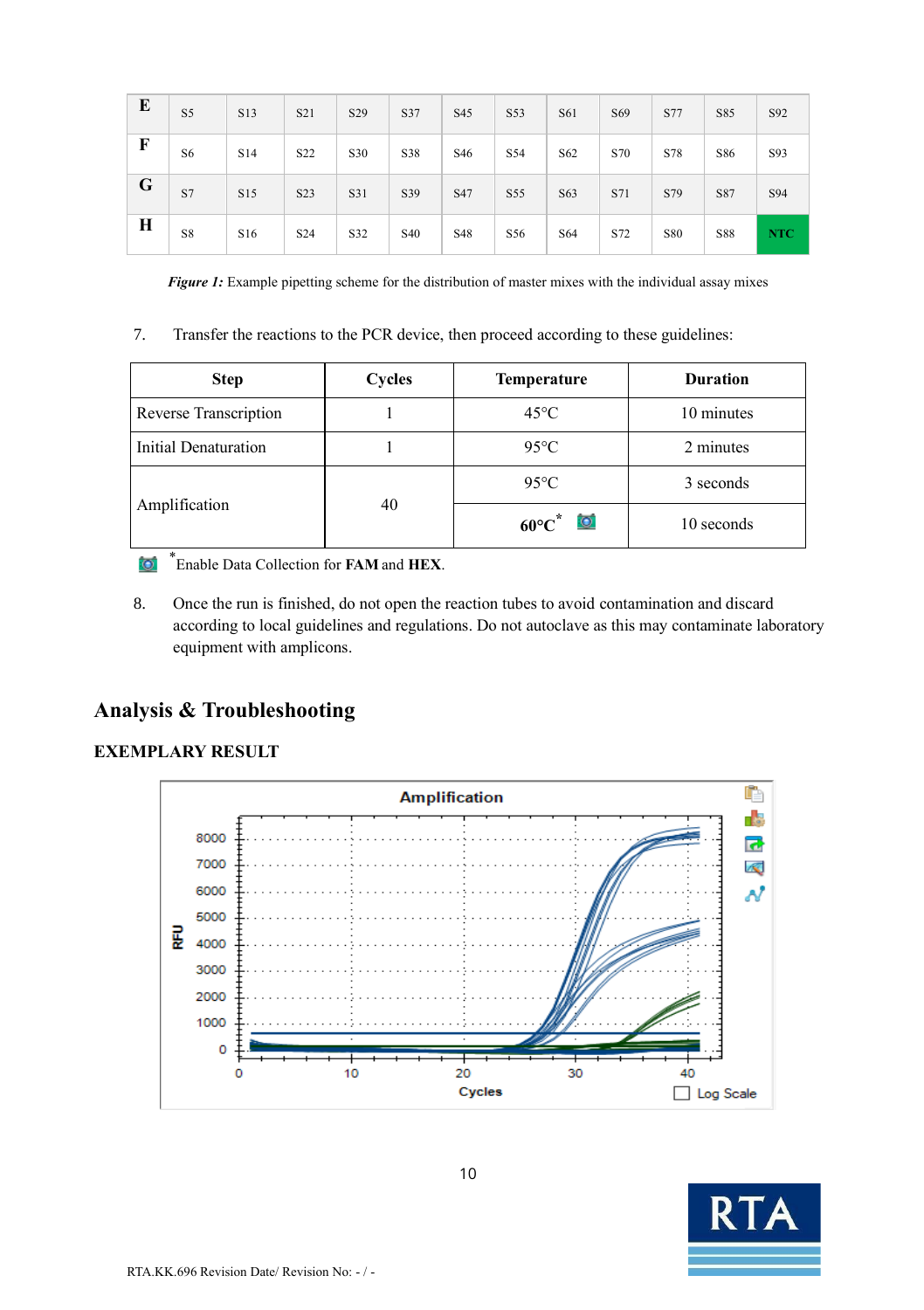*Figure 2:* Blue Curves: positive samples at the FAM channel, Green Curves: internal control at the HEX channel, Curves Running Straight: Negative Control

- For a sample to be considered **positive for SARS-CoV-2, its amplification in the FAM channel (***N1 / N2***) must give positive Ct values (Ct<38)**. If the internal control fails to amplify, the sample must still be considered positive. Inhibition of internal control is possible, for example, if it has a high viral load or if the sample is derived from cell culture rather than human origin. If the Ct value of the sample is >38, the sample can be evaluated as negative.
- For a sample to be considered **negative for SARS-CoV-2, the FAM channel (***N1 / N2***) must NOT give positive Ct values or must be Ct>38**. The internal control in the **HEX channel (RNAseP)** must give a positive Ct value (<38 cycles) for these samples to ensure that sample material of suitable quality was present. Failure to amplify the internal control indicates a flawed RNA extraction or loss of RNA isolate due to RNase contamination. The sample is not sufficient, results cannot be interpreted.
- **For the positive control,** an increase in the **FAM** channel (Ct 25 <Ct <30) should be observed**.** The Ct value for the positive control should be **25<Ct<30**. If the Ct value does not correspond to the expected value or the positive control was not tested positive, the performance of the PCR was degraded. Check the reaction setup and PCR device settings and repeat the reactions. More than 3 replicates of freeze-thaw may result in late Ct values, compromising the quality of the positive control.
- No amplification should be observed in both the FAM and HEX channel for the **negative control** (NTC). Amplification in the negative control indicates that the reaction is contaminated with a sample RNA/ DNA. Equipment(s) and workplace(s) should be decontaminated and reactions repeated.
- **If no amplification signal is observed for any assay, PCR was inhibited**. Check reaction setup and device settings and repeat the RNA extraction if necessary. Results are invalid and cannot be interpreted.

| $N1-N2$<br>(FAM)     | <b>RNAseP</b><br>(HEX) | Interpretation                                                                                                   |
|----------------------|------------------------|------------------------------------------------------------------------------------------------------------------|
| $^{+}$<br>(Ct<38)    | (Ct > 38)              | The sample is considered <b>positive</b> for SARS-CoV-2.                                                         |
| $^{+}$<br>(Ct<38)    | $^+$<br>(Ct<38)        | The sample is considered <b>positive</b> for SARS-CoV-2.                                                         |
| $(C \rightarrow 38)$ | $^{+}$<br>(Ct<38)      | Only the internal control target sequence was duplicated. The<br>sample is considered negative for SARS-CoV-2. * |
| (Ct>38)              | (Ct > 38)              | PCR inhibition; results are invalid **                                                                           |
| ′Ct>38)              | Ct>38)                 | It is the expected result for the negative control.                                                              |

11 *\** Optimum specimen types and timing for peak viral levels during infections caused by 2019-nCoV have not been determined. The possibility of a false negative result should especially be considered if the patient's recent exposures or clinical presentation suggest that 2019-nCoV infection is possible, and diagnostic tests for other causes of illness (e.g., other respiratory illness) are negative. If 2019-nCoV infection is still suspected, re-testing should be considered in consultation with public health authorities.

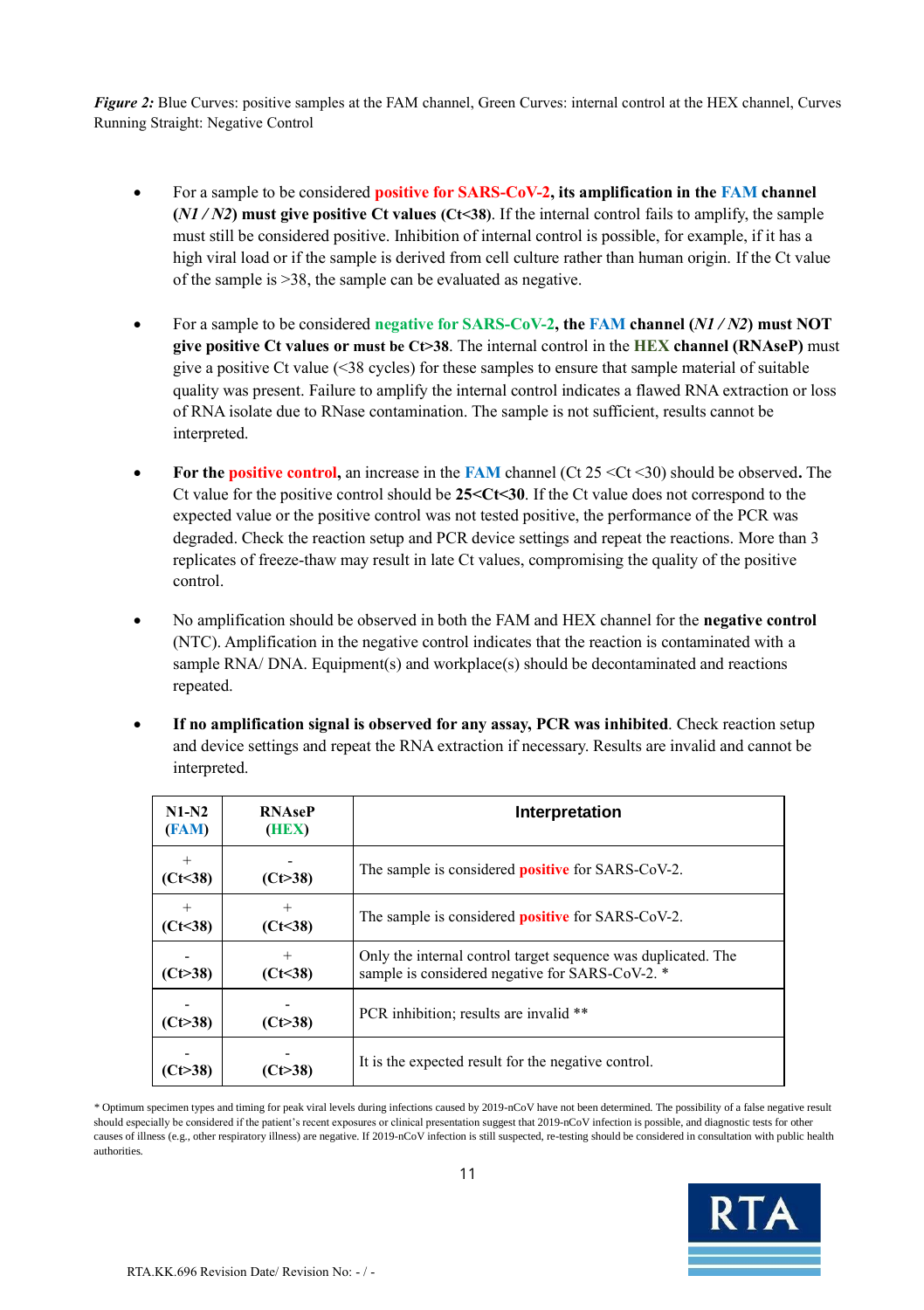\*\* Invalid sample results can be generated due to insufficient amounts or quality of sample RNA or due to inhibitory substances within the sample or RNA extract. Sample retesting can be attempted from the RT-PCR only, however, re-extraction of the sample is needed if the RT-PCR is repeatedly invalid. Re-extraction can be attempted if left over sample material if adequately stored. If no additional material is available or if the re-extracted sample is still invalid a new sample needs to be requested.

#### <span id="page-11-0"></span>**Baseline Setting**

The amplification curve baseline is one of the parameters that can affect PCR results. In case the baseline is incorrectly set, a Ct value can be displayed even if no real amplification occurred. Signal intensity can vary from one run to another depending on many factors including the consumables used in the reaction. Therefore, the threshold value may need to be adjusted differently for each study. It is recommended to apply the following parameters for different devices.

BIORAD CFX96; The threshold level should be set for the 10% RFU of the sample with the highest RFU in operation. Depending on the study, the baseline setting from the Setting section and then Apply Fluorescense Drift Correction setting is selected.

Qiagen Rotor-Gene Q; When the reaction is completed, Cycling Green and Cycling Yellow are selected for all channels and it is made sure that the "Outlier Removal" to be set to 5%. Depending on the study, both the "Dynamic Tube" and the "Slope Correct" can be selected as either active or passive. "Dynamic Tube" must be enabled, "Slope Correct" must be selected passively. The "Threshold" and "Eliminate Cycles Before" parameters in the "CT Calculation" tab in the lower right corner of the screen should be set as 0.02-0.04 and 0 respectively.

| <b>PROBLEM</b>                                            | <b>POTENTIAL REASONS</b>                           | <b>SOLUTION</b>                                                                                                                                                                                                                                                   |  |  |
|-----------------------------------------------------------|----------------------------------------------------|-------------------------------------------------------------------------------------------------------------------------------------------------------------------------------------------------------------------------------------------------------------------|--|--|
|                                                           | PCR Master Mix may not have been<br>homogenous.    | Pipetting should be performed for PCR<br>Master Mix.                                                                                                                                                                                                              |  |  |
| <b>Negative Result for Internal</b><br>Control            | RNA isolation may not be performed as<br>properly. | The study should be repeated from<br>isolation.                                                                                                                                                                                                                   |  |  |
|                                                           | Isolate may include inhibitor.                     | Real Time PCR stage should be<br>repeated by diluting the isolate 1/10.                                                                                                                                                                                           |  |  |
| <b>Positive increases of NTC samples</b><br>were observed | Contamination may have occurred.                   | Contamination may have occurred<br>from the work area to the consumable<br>items being worked on. It is<br>recommended to dispose of<br>consumables and open new ones and<br>clean the environment first with 10%<br>NaClO solution and then with 70%<br>Alcohol. |  |  |
| <b>Results observed at Low Ct</b>                         | For positive results having $Ct > 38$              | The study should be repeated. If the<br>same result is obtained, the sample is<br>considered negative.                                                                                                                                                            |  |  |

#### *Troubleshooting*

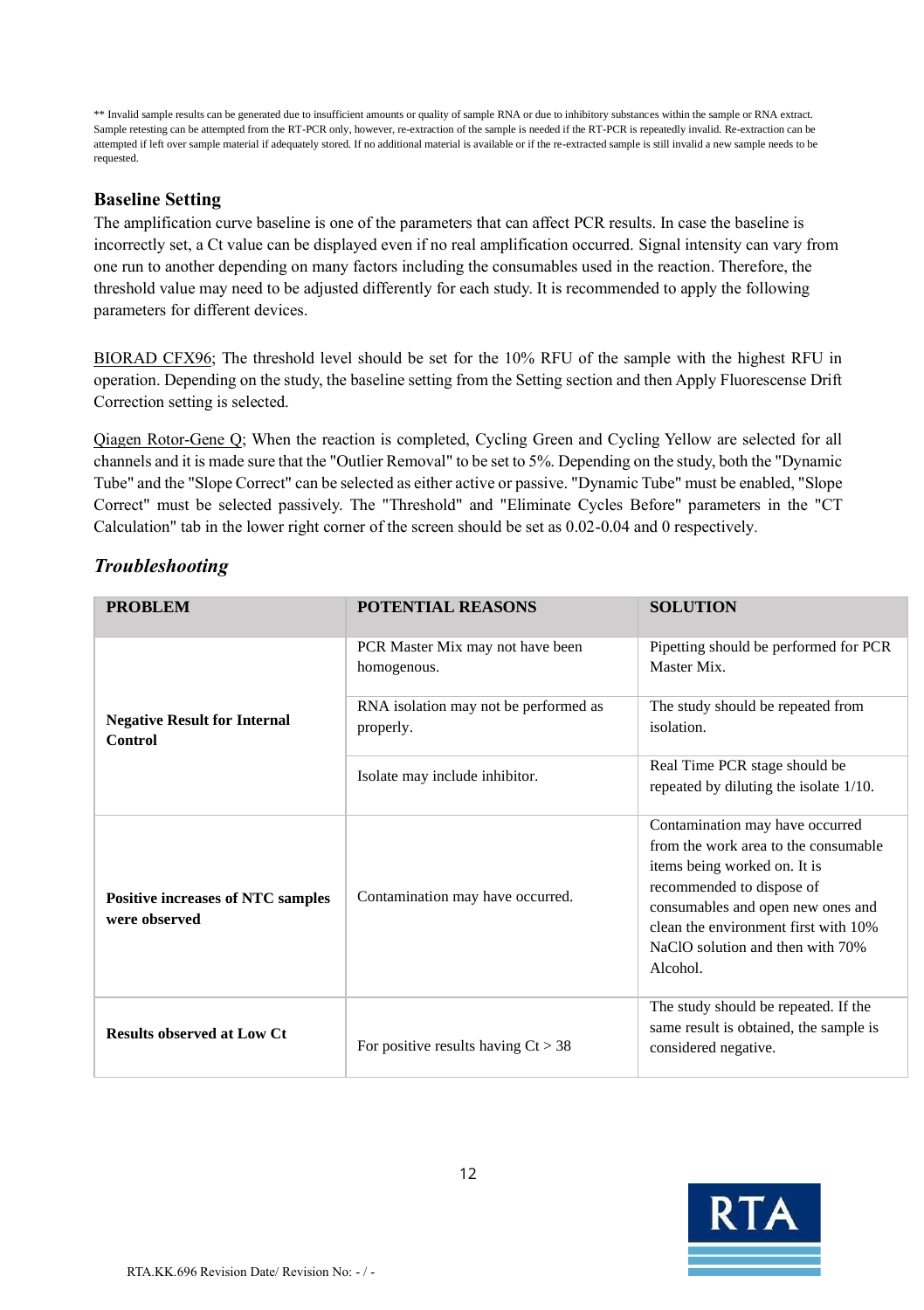# <span id="page-12-0"></span>**Limitations**

- For reliable results, it is essential to adhere to the guidelines given in this manual. Changes in reaction setup or cycling protocol may lead to failed experiments.
- Depending on the sample matrix, inhibitors may be present in the isolated RNA and disable reverse transcription and/or PCR amplification. If this is the case, another sample type or isolation method may be beneficial.
- Spontaneous mutations within the target sequence may result in failure to detect the target sequence.
- Results must always be interpreted in consideration of all other data gathered from a sample. Interpretation must be performed by personnel properly trained.

#### <span id="page-12-1"></span>**Trademarks**

DIAGNOVITAL®, NucliSens® (bioMérieux), QIAamp®, RNeasy® (QIAGEN), ChargeSwitch® (Invitrogen), ROXTM, FAMTM (Life Technologies), DNAZapTM, DNA AwayTM, RNAse AwayTM, Zinext, Tianlong Registered names, trademarks, etc. used in this document, even if not specifically marked as such, are not to be considered unprotected by law.

# <span id="page-12-2"></span>**Symbols**

|     | <b>Expiry Date</b>                 |
|-----|------------------------------------|
| LOT | Lot/Batch                          |
| ₹EF | Catalog number                     |
|     | Temperature Limitation             |
|     | Caution                            |
|     | Manufacturer                       |
|     | In Vitro Diagnostic Medical Device |
|     | Consult instructions for use or    |

for use or consult electronic instructions for use



Ŧ

**IVD**

Contains sufficient for (n) amount tests